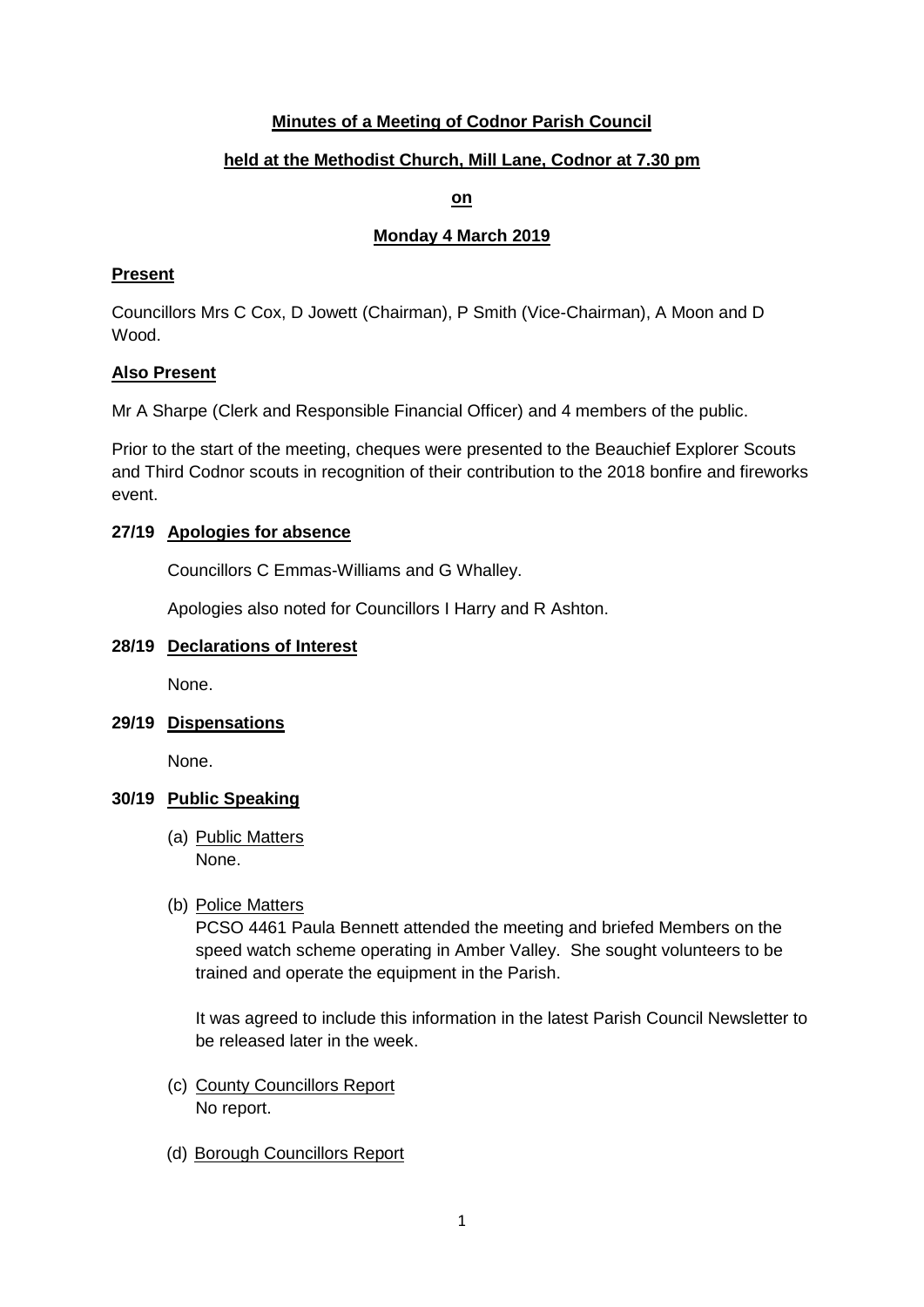It was noted that the Borough Council was meeting on 4 March 2019 and would be considering further the local plan and greenbelt allocation.

#### **31/19 Minutes**

**RESOLVED** that the minutes of the Meeting of the Parish Council held on 4 February 2019 be approved as a true record and signed by the Chairman.

### **32/19 To determine if any items of business should be taken with the public excluded**

**RESOLVED** that no items be taken with the press and public excluded.

#### **33/19 Chairman's Announcements**

The Chairman informed Members that he had attended the Derby Hospital to donate the money collected at the Civic Service and an amount from himself to the Butterfly Suite.

The photographs on the Clock Tower building also appeared to be well received.

The report was **NOTED**.

# **34/19 Parish Council – Items for Decision/Action**

(a) Financial Regulations/Standing orders

The Clerk reported on the updating of Financial Regulations and Standing Orders. These would be considered further in greater detail by the new Council after the elections in May 2019.

**RESOLVED** that the report be noted and the existing Financial Regulations and Standing Orders be approved until further consideration after the elections

(b) Christmas Lighting

The Clerk reported that on quotations and discussions held with suppliers for the Christmas Lighting display. A quotation from the existing supplier had been received that was of favourable terms if the Council signed up for a four year term.

**RESOLVED** that the report be noted and the quotation for a four year term received from Lite be accepted.

(c) Civic service 2019

The Clerk reported on the success of the 2019 Civic Service.

**RESOLVED** that the report be noted.

(d) Summer Planting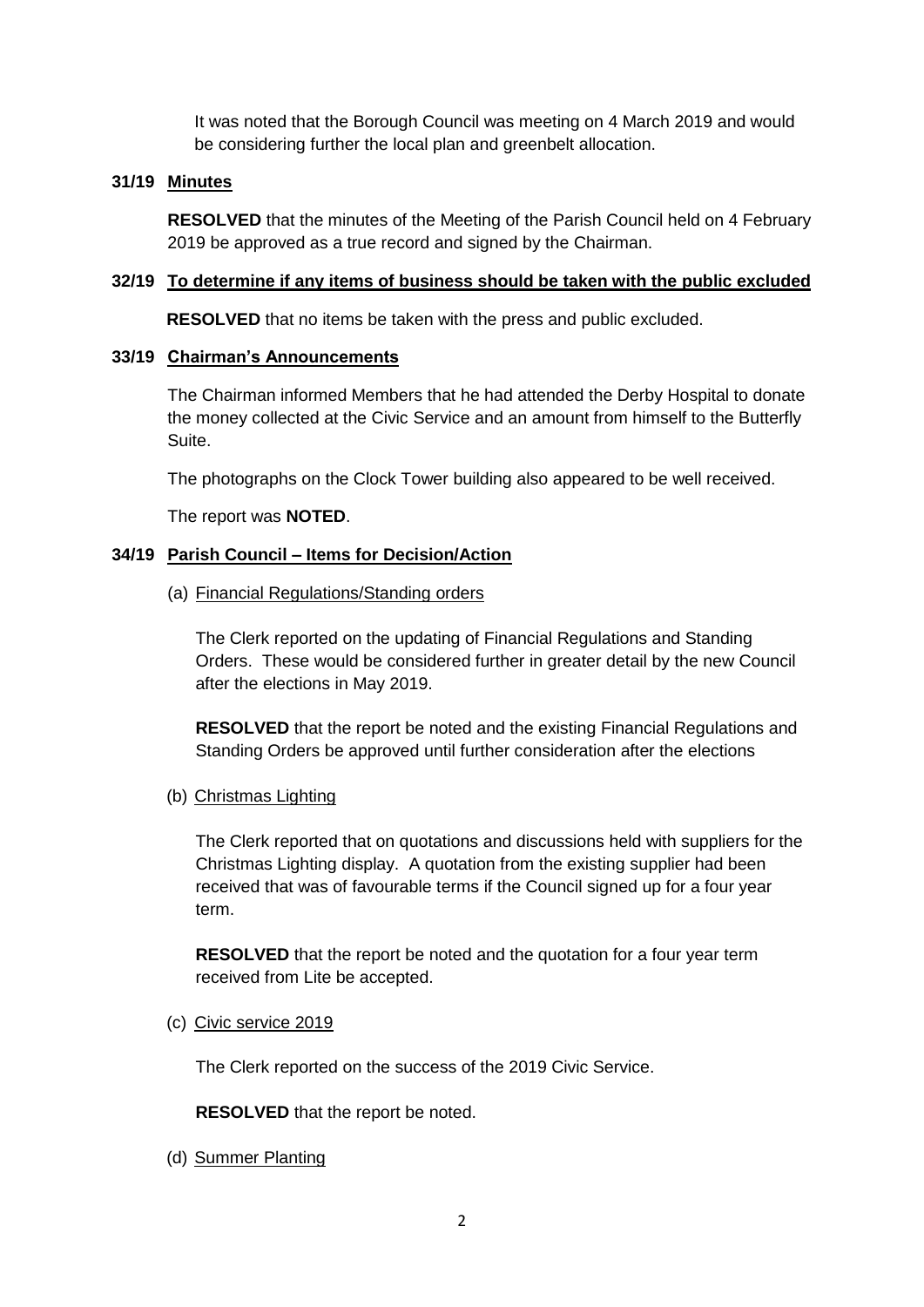Quotations were being sought for the provision of the summer planting and a further report would be submitted to the next meeting.

**RESOLVED** that the report be noted.

# **35/19 Derbyshire Association of Local Councils**

Circular 3 /2019 was noted.

# **36/19 Finance**

Council considered a schedule of payments, were updated on finances and received details of bank balances.

#### **RESOLVED** that the -

(1) Schedule of payments detailed below be approved.

| Cheque                         | Payee/Description                                         | <b>Nett</b> | <b>VAT</b> | <b>Gross</b> |
|--------------------------------|-----------------------------------------------------------|-------------|------------|--------------|
| 2127 Yorks Bank<br>PAID        | M Benneston (Food Civic<br>Service)                       | 150.00      | 0.00       | 150.00       |
| 2128 Yorks Bank<br><b>PAID</b> | N Sherratt (Organist)                                     | 50.00       | 0.00       | 50.00        |
| <b>UT BACS</b>                 | Pictorial Ltd (A0 Images)                                 | 45.00       | 9.00       | 54.00        |
| <b>UT BACS</b>                 | <b>DCC Pensions</b>                                       | 256.74      | 0.00       | 256.74       |
| <b>UT BACS</b>                 | Clerks Salary (Feb)) plus 94<br>miles @ 45 pence (£43.20) | 618.87      | 0.00       | 618.87       |
| <b>UT BACS</b>                 | P Warden Feb Salary                                       | 978.52      | 0.00       | 978.52       |
| UT BACS                        | Tudor (Fix Images on clock<br>tower)                      | 25.38       | 0.00       | 25.38        |
| <b>UT BACS</b>                 | Page Whelan (Civic service<br>booklet)                    | 122.00      | 0.00       | 122.00       |
| <b>UT BACS</b>                 | WG Pollard (Clock Tower<br>toilet lock)                   | 173.15      | 34.63      | 207.78       |
| <b>UT BACS</b>                 | Viking (Stationery)                                       |             | 8.81       | 52.87        |
| 2129 Yorks Bank                | HMRC (Tax, NI)                                            | 177.60      | 0.00       | 177.60       |